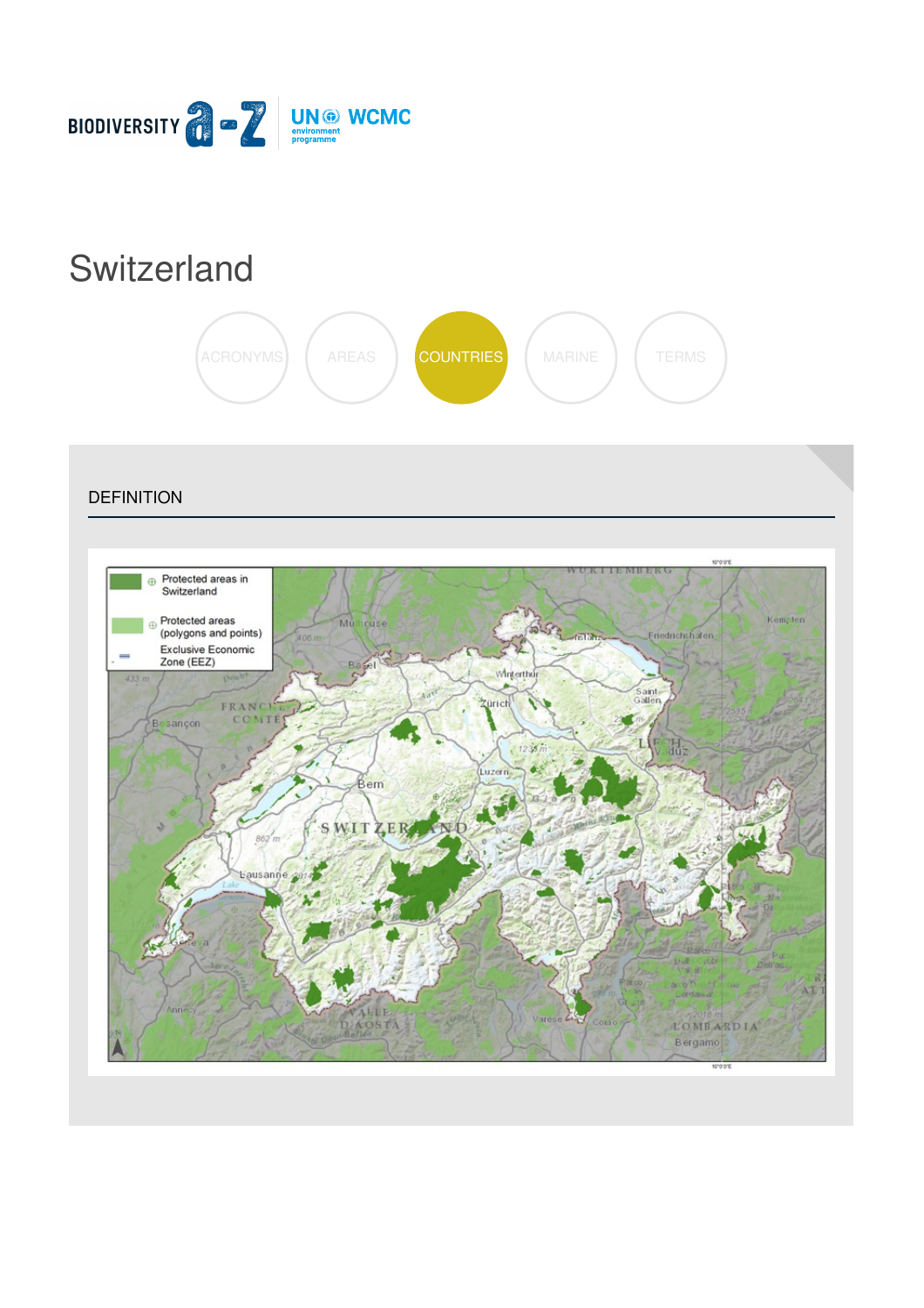#### [PROTECTED](javascript:void(0)) AREAS

| Protected areas designated under international conventions and agreements |   |  |
|---------------------------------------------------------------------------|---|--|
| <b>World Heritage sites</b>                                               | ✔ |  |
| <b>Natural</b>                                                            | ✔ |  |
| Cultural                                                                  |   |  |
| <b>Mixed</b>                                                              |   |  |
| Ramsar sites (Wetlands of International Importance)                       | ✔ |  |
| Man and the Biosphere Reserves                                            | ✔ |  |
| <b>National-level protected areas</b>                                     |   |  |
| <b>IUCN Protected Area Management Categories</b>                          | ✔ |  |
| $l$ a                                                                     |   |  |
| $\underline{\mathsf{lb}}$                                                 |   |  |
| Щ                                                                         |   |  |
| Ш                                                                         |   |  |
| <u>IV</u>                                                                 | ✔ |  |
| $\underline{\mathsf{V}}$                                                  |   |  |
| $\underline{\mathsf{V}}$                                                  |   |  |
| Not Assigned or Not Reported                                              |   |  |

#### BIODIVERSITY [DESIGNATIONS](javascript:void(0))

Biodiversity designations represent the sites or regions that have been identified as important for biodiversity conservation due to their biological uniqueness or the high threat that they face. A plethora of different approaches have been promoted by conservation organisations and researchers in order to guide decisions about where to invest in biodiversity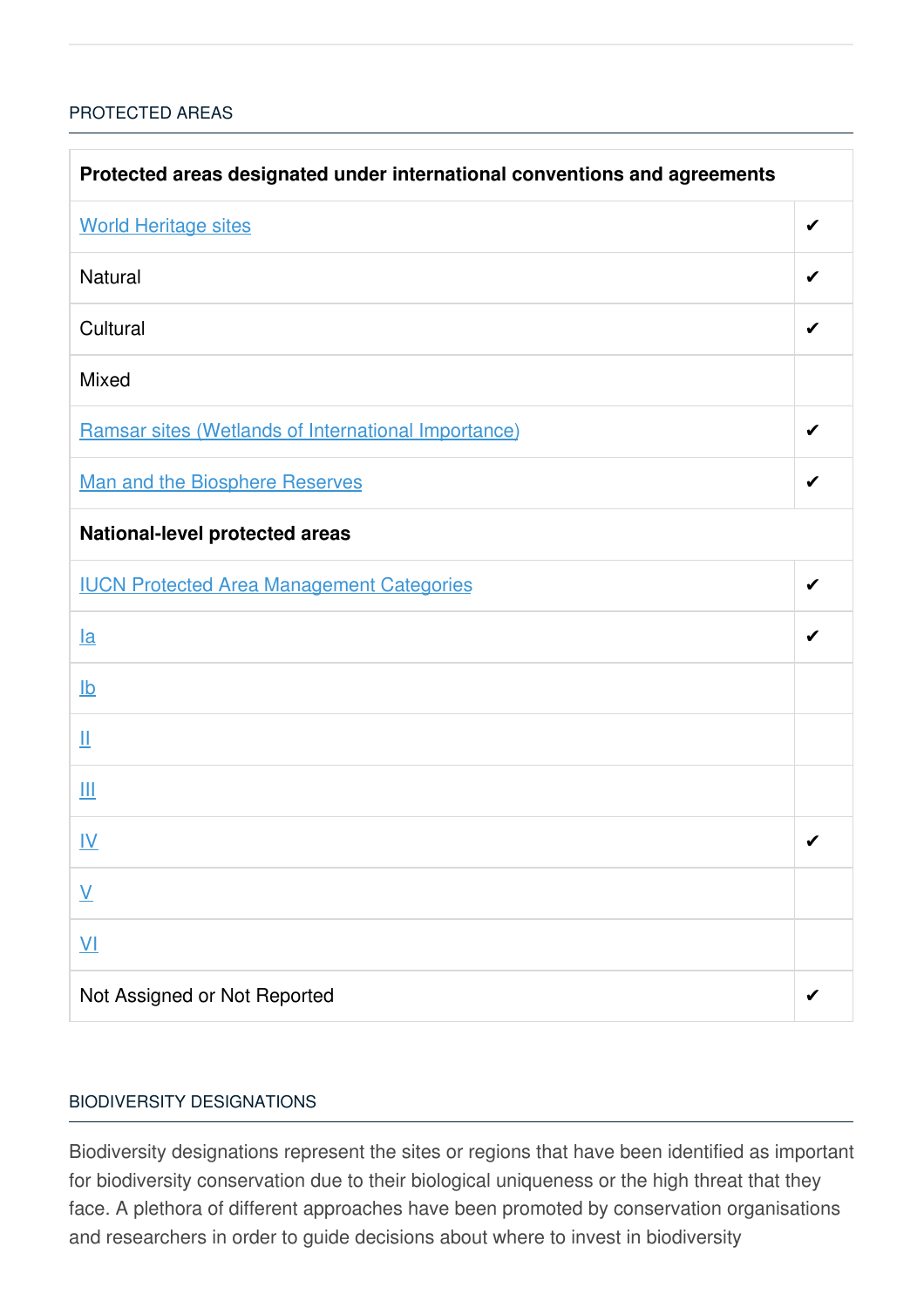conservation. These approaches use globally consistent criteria and available data in order to identify and classify sites. The designations themselves do not confer protected area status, but many of the sites identified may partly or fully overlap with a protected area designation on-ground.

| <b>Key Biodiversity Areas</b>             | ✔ |
|-------------------------------------------|---|
| <b>Alliance for Zero Extinction Sites</b> |   |
| <b>Crisis Ecoregions</b>                  | ✔ |
| <b>Centres of Plant Diversity</b>         | ✔ |
| <b>Endemic Bird Areas</b>                 |   |
| <b>Global 200 Ecoregions</b>              |   |
| <b>High Biodiversity Wilderness Areas</b> |   |
| <b>Intact Forest Landscapes</b>           |   |
| <b>Last of the Wild</b>                   | ✔ |

## [CONVENTIONS](javascript:void(0)) AND TREATIES

Important conventions and multi-lateral agreements that relate to biodiversity and the environment.

| <b>Convention on Biological Diversity (CBD)</b>                                                   | <b>Ratification</b>  |
|---------------------------------------------------------------------------------------------------|----------------------|
| <b>Convention on International Trade in Endangered Species of Wild Fauna</b><br>and Flora (CITES) | <b>Ratification</b>  |
| <b>Convention on the Conservation of Migratory Species of Wild Animals</b><br>(CMS)               |                      |
| <b>International Convention for the Regulation of Whaling (ICRW)</b>                              | Adherence            |
| <b>International Plant Protection Convention (IPPC)</b>                                           | Contracting<br>party |
| <b>International Convention for the Prevention of Pollution from Ships</b>                        | H: III; IV; V;       |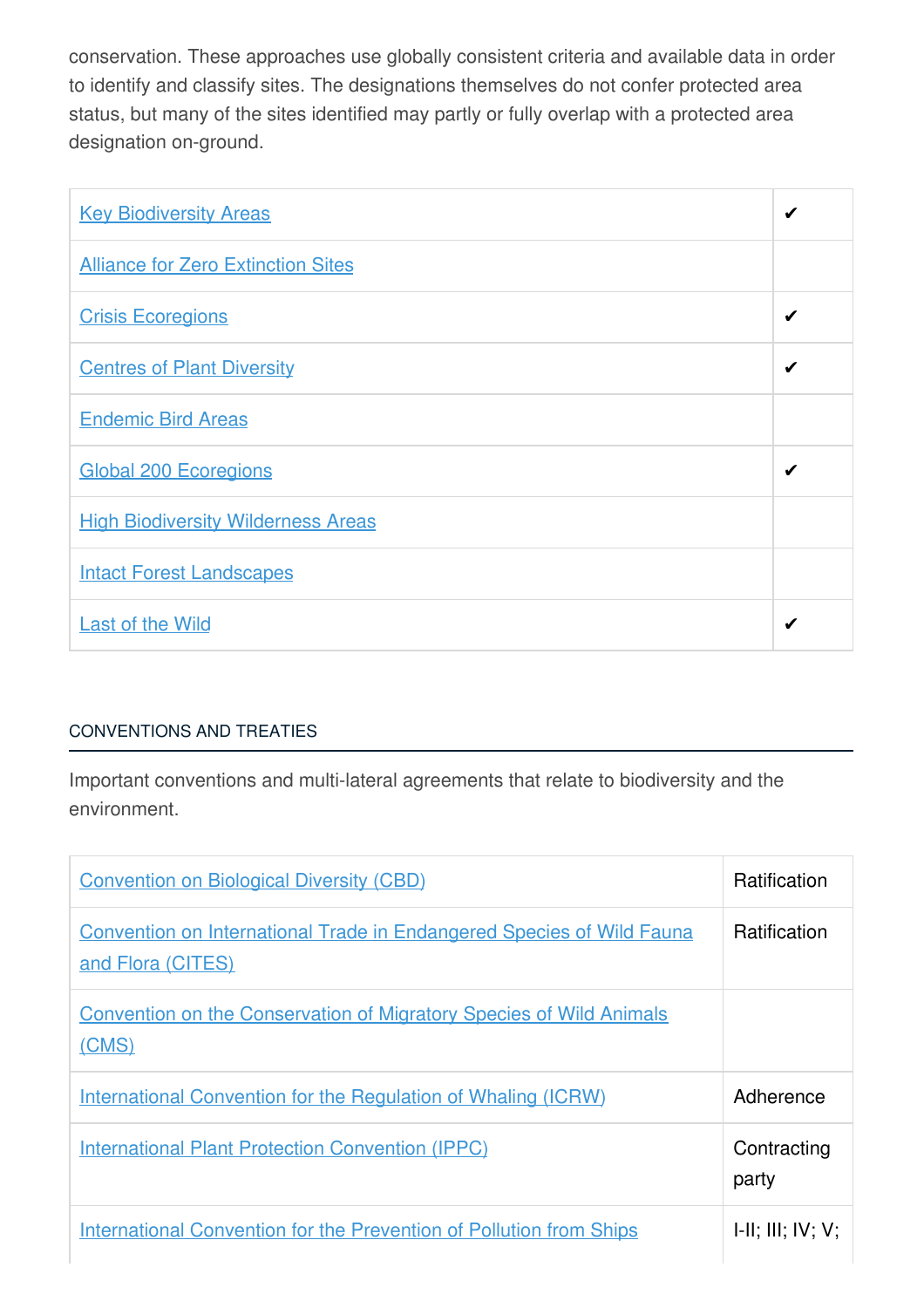| (MARPOL Convention)                                                                               | VI                  |
|---------------------------------------------------------------------------------------------------|---------------------|
| <b>International Treaty on Plant Genetic Resources for Food and Agriculture</b><br>(Plant Treaty) | Ratification        |
| <b>Convention on Wetlands of International Importance (Ramsar Convention)</b>                     | Entry into<br>force |
| United Nations Convention on the Law of the Sea (UNCLOS)                                          | <b>Ratification</b> |
| Chapter XXI 3. Convention on Fishing and Conservation of the Living<br>Resources of the High Seas | Ratification        |
| <b>World Heritage Convention</b>                                                                  | <b>Ratification</b> |
| <b>Antarctic Treaty</b>                                                                           | Accession           |

#### OTHER [MEMBERSHIP](javascript:void(0))

| <b>Arctic Council</b>               |        |
|-------------------------------------|--------|
| International Maritime Organisation | Member |
| <b>IPBES</b>                        | Member |
| <b>IPCC</b>                         | Member |
| <b>OECD</b>                         | Member |

## [REFERENCES](javascript:void(0)) & WEBSITE

Links

InforMEA [Switzerland](https://www.informea.org/countries/CH) country page